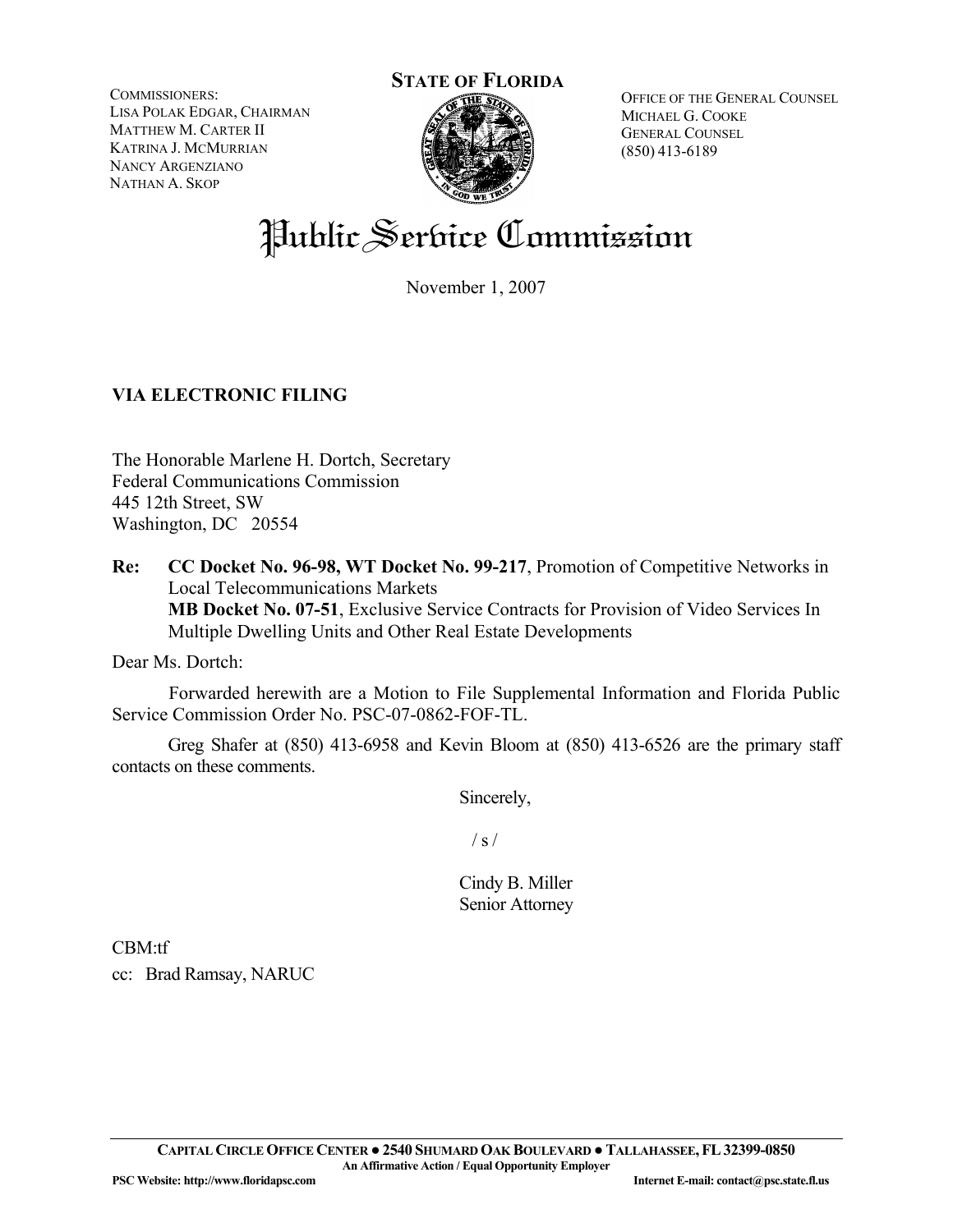## **Before the Federal Communications Commission Washington, D.C. 20554**

 $\ddot{\phantom{1}}$ 

| In the Matter of                                   |                                             |
|----------------------------------------------------|---------------------------------------------|
| Promotion of Competitive Networks in Local         | CC Docket No. 96-98<br>WT Docket No. 99-217 |
| <b>Telecommunications Markets</b>                  |                                             |
| Exclusive Service Contracts for Provision of Video |                                             |
| Services In Multiple Dwelling Units and Other Real | MB Docket No. 07-51                         |
| <b>Estate Developments</b>                         |                                             |

# **FLORIDA PUBLIC SERVICE COMMISSION MOTION TO FILE SUPPLEMENTAL INFORMATION**

The Florida Public Service Commission (FPSC) seeks to file the attached supplement to its October 23, 2007, comments in the above docket. This is a newly issued FPSC Order which relates to the matters of exclusive contracts.

While the sunshine prohibition, pursuant to FCC Rule 1.1203 (47 CFR 1.1203) has been triggered in MD Docket No. 07-51, but not Docket No. CC 96-98 and WT Docket No. 99-217, we request that this be filed in all of the above dockets. It is from a sister agency, should not be disruptive to the proceedings, presents no new issues, and provides additional information from the state level.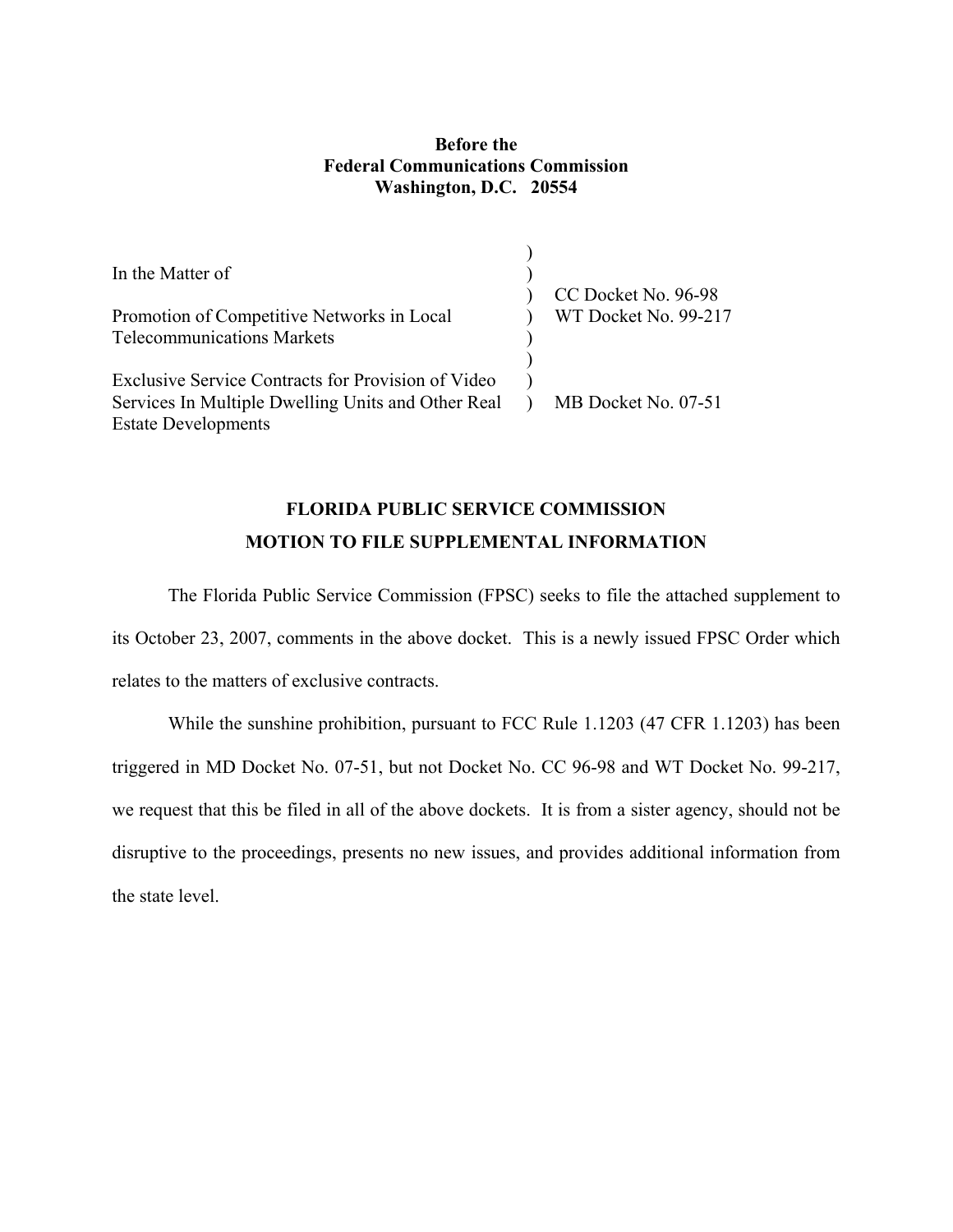In the alternative, please file this only in the open dockets, CC Docket No. 96-98 and WT Docket No. 99-217.

Respectfully Submitted,

 $\frac{1}{s}$  /

 Cindy B. Miller, Senior Attorney FLORIDA PUBLIC SERVICE COMMISSION 2540 Shumard Oak Boulevard Tallahassee, Florida 32399-0850

Dated: November 1, 2007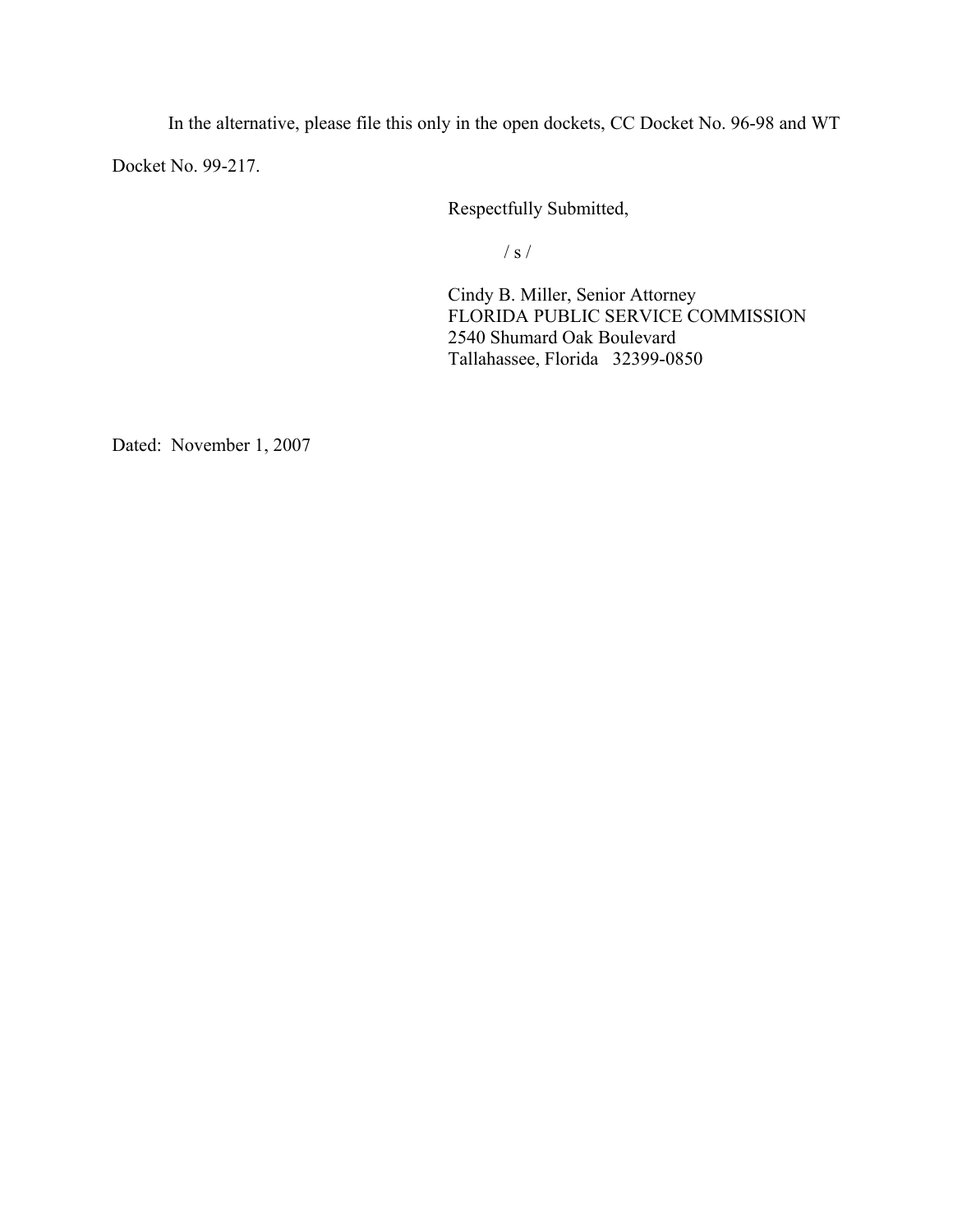#### BEFORE THE FLORIDA PUBLIC SERVICE COMMISSION

In re: Petition for relief from carrier-of-lastresort (COLR) obligations pursuant to Florida Statutes  $364.025(6)(d)$  for two private subdivisions in Nocatee development, by BellSouth Telecommunications, Inc.

DOCKET NO. 060822-TL ORDER NO. PSC-07-0862-FOF-TL ISSUED: October 26, 2007

The following Commissioners participated in the disposition of this matter:

LISA POLAK EDGAR, Chairman MATTHEW M. CARTER II KATRINA J. McMURRIAN NANCY ARGENZIANO NATHAN A. SKOP

### ORDER GRANTING PETITION FOR RELIEF FROM CARRIER-OF-LAST-RESORT OBLIGATION

BY THE COMMISSION:

#### **BACKGROUND**

On December 22, 2006, BellSouth Telecommunications, Inc. d/b/a AT&T of the Southeast d/b/a AT&T Florida (AT&T) petitioned for relief from its carrier-of-last-resort (COLR) obligation to provide service at Coastal Oaks, Riverwood, and any other private communities in the development known as Nocatee. Nocatee is a 15,000 acre mixed-use development that spans the southeastern corner of Duval County and the northeast portion of St. Johns County, which will be developed over the next 20 to 25 years. It includes public and private communities. The two above-named private communities will consist of an estimated 1,919 single-family homes, although the initial building phase will consist of a total of 488 homes.

AT&T is seeking a waiver of its COLR obligation pursuant to Section 364.025(6)(d), Florida Statutes, which states:

A local exchange telecommunications company that is not automatically relieved of its carrier-of-last-resort obligation pursuant to subparagraphs (b)1.-4. may seek a waiver of its carrier-of-last-resort obligation from the commission for good cause shown based on the facts and circumstances of provision of service to the multitenant business or residential property. Upon petition for such relief, notice shall be given by the company at the same time to the relevant building owner or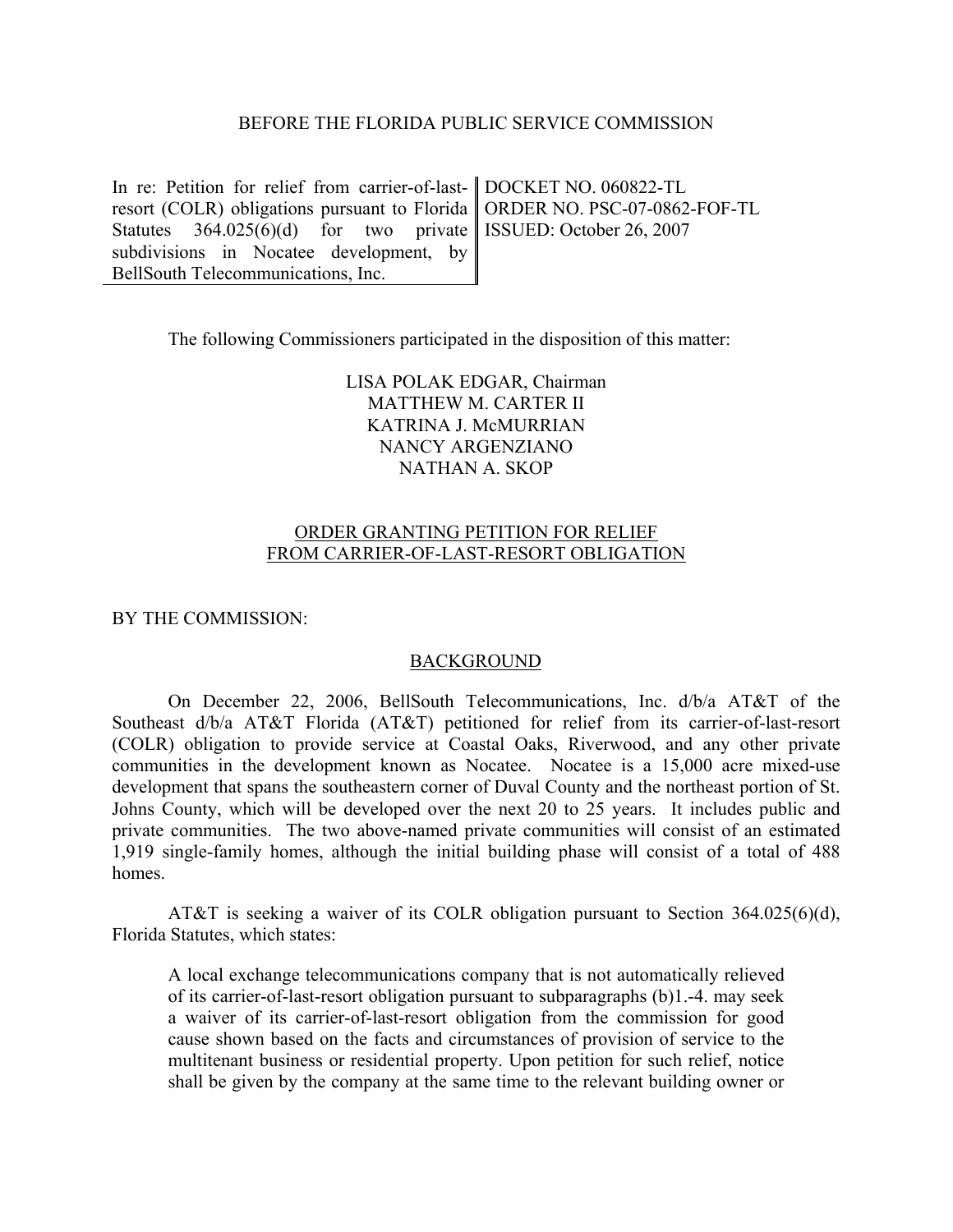developer. The commission shall have 90 days to act on the petition. The commission shall implement this paragraph through rulemaking.

We denied AT&T's petition using our proposed agency action process, by Order No. PSC-07-0296-PAA-TL, issued April 6, 2007. Because AT&T petitioned for a Section 120.57, Florida Statutes, hearing, we set this matter for an evidentiary proceeding on July 24, 2007.

We took evidence on two issues. The first issue is whether AT&T has demonstrated good cause to be relieved from its COLR obligation to provide voice service to the residents in the private subdivisions in the Nocatee development pursuant to Section 364.025(6)(d), Florida Statutes. The second issue is whether the developer must pay financial consideration to AT&T prior to AT&T installing its network facilities, pursuant to Rule 25-4.067, Florida Administrative Code (F.A.C.), and AT&T's tariffs, and if so, what amount is payable from Nocatee to AT&T. We have jurisdiction pursuant to Section 364.01 and 364.025, Florida Statutes.

#### LEGAL FRAMEWORK

 Section 364.025(6)(d), Florida Statutes, provides in pertinent part that "a local exchange telecommunications company that is not automatically relieved of its carrier-of-last-resort obligation pursuant to subparagraphs (b)1.-4. may seek a waiver of its carrier-of-last-resort obligation from the commission for good cause shown based on the facts and circumstances of provision of service to the multitenant business or residential property." The statute does not define "good cause." As reflected in the parties' briefs, "good cause" is typically defined as "legally sufficient ground or reason." *Black's Law Dictionary* (8<sup>th</sup> ed. 2004). In this case, "good cause" means legally sufficient ground or reason to conclude that a waiver of a local exchange company's (LEC's) COLR obligation is in the public interest in keeping with the legislative intent generally reflected throughout Chapter 364, Florida Statutes, and specifically, Section 364.025(6), Florida Statutes.

Ultimately, Section 364.025(6)(d), Florida Statutes, grants to the Commission the discretion to determine whether approving a petition for waiver of COLR obligations would best serve the public interest in light of the legislative intent of our enabling statute.

#### DISCUSSION

AT&T argues that it has shown good cause for COLR relief under the circumstances it faces in this case. AT&T contends that good cause for COLR relief exists when: (1) a developer has entered into an exclusive or near exclusive agreement for video and data services with an alternative provider; (2) a developer expressly or effectively restricts the local exchange company (LEC) to providing voice service only; (3) providers other than the LEC will be or will have the capability of providing voice or voice replacement service to residents; and (4) the provision of voice service by the LEC is uneconomic.

Nocatee argues that Section 364.025(6), Florida Statutes, reflects the continuing legislative intent to preserve to the extent practical, the provision of universal voice service at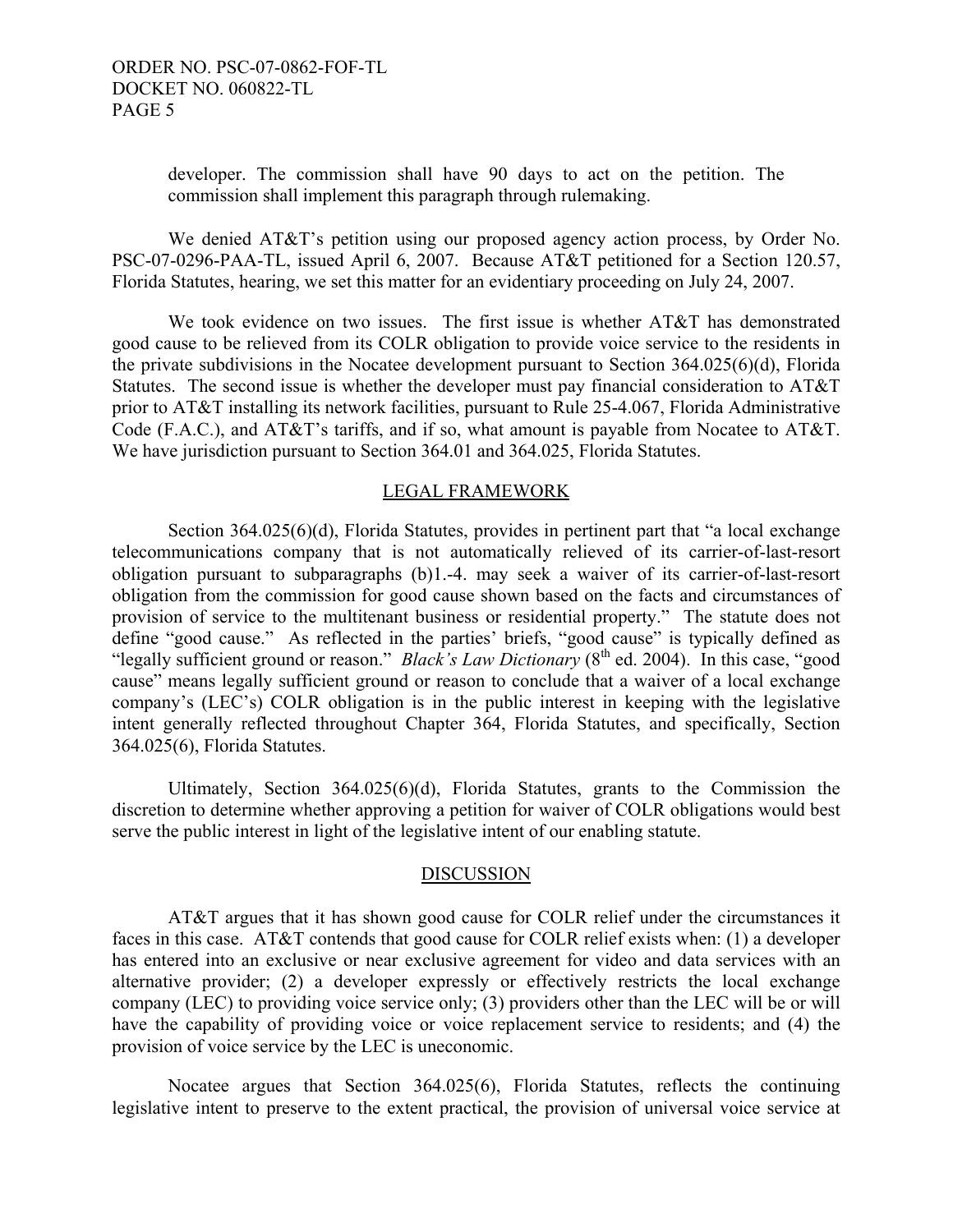reasonable rates to consumers, by a carrier that has the statutory obligation to serve. Moreover, Nocatee asserts that, "for purposes of carrier-of-last-resort relief, the term 'service' means only voice or voice replacement services, which by definition would exclude video and broadband." Nocatee contends that the "language of the statute gives no indication that services beyond voice telephone service are to be considered when determining if the 'good cause' standard has been met."

 We disagree that the statute must be read as narrowly as Nocatee suggests. We also do not agree that AT&T's four contentions necessarily define the meaning of good cause, nor do we adopt those contentions as our test for good cause pursuant to Section 364.025(6)(d), Florida Statutes. However, we find here a number of facts and circumstances worthy of consideration in determining whether good cause exists to grant AT&T relief from its COLR obligation. We have thoroughly reviewed the evidentiary record and the arguments of the parties and following are those facts that we consider significant within the context of the totality of the facts and circumstances attendant to this case.**<sup>1</sup>**

 Based on the record, we conclude that Nocatee entered into an agreement with Comcast Corporation (Comcast) that effectively makes Comcast the exclusive provider for cable video and data services in the private subdivisions. Although Nocatee denies that the agreement with Comcast is exclusive, we find that Nocatee has entered into a compensation agreement with Comcast wherein Comcast will provide Nocatee with financial consideration in exchange for Nocatee restricting other providers, such as AT&T, from providing cable/video and data services in the private subdivisions. Nocatee will receive a percentage of Comcast's recurring revenue from the provision of voice, data, and video services. If Nocatee allows AT&T to provide video and data services over its network, Comcast has the option to terminate the agreement and the financial consideration that will be paid to Nocatee.

 Nocatee is not willing to forego the financial compensation it will receive from Comcast in return for allowing AT&T to provide video and data services in the private subdivisions. In his deposition, Nocatee president, Richard T. Ray, stated, "As long as the agreement that we have right now with Comcast is active, then AT&T will be restricted from providing data and video services. I can't speak to what might happen in the future." Under the contract, Comcast will, in effect, be the only provider for wired cable and data services in the private subdivisions. In addition, Nocatee has effectively restricted AT&T to providing only voice service in the two private subdivisions by means of a proposed voice-only easement. The easement demonstrates, and Nocatee admits, that the rights granted to AT&T specifically exclude delivery of internet/data services, video/television services, or telecommunications services other than voice service at this time.

 <sup>1</sup> <sup>1</sup> We emphasize that while we consider the facts identified in our specific findings and holdings in the body of this order to be significant in our determination of good cause, they are significant within the context of the totality of the facts and circumstances of this specific case. These same facts, if found in future cases may or may not carry the same significance, depending on the totality of the circumstances attendant to each individual future case.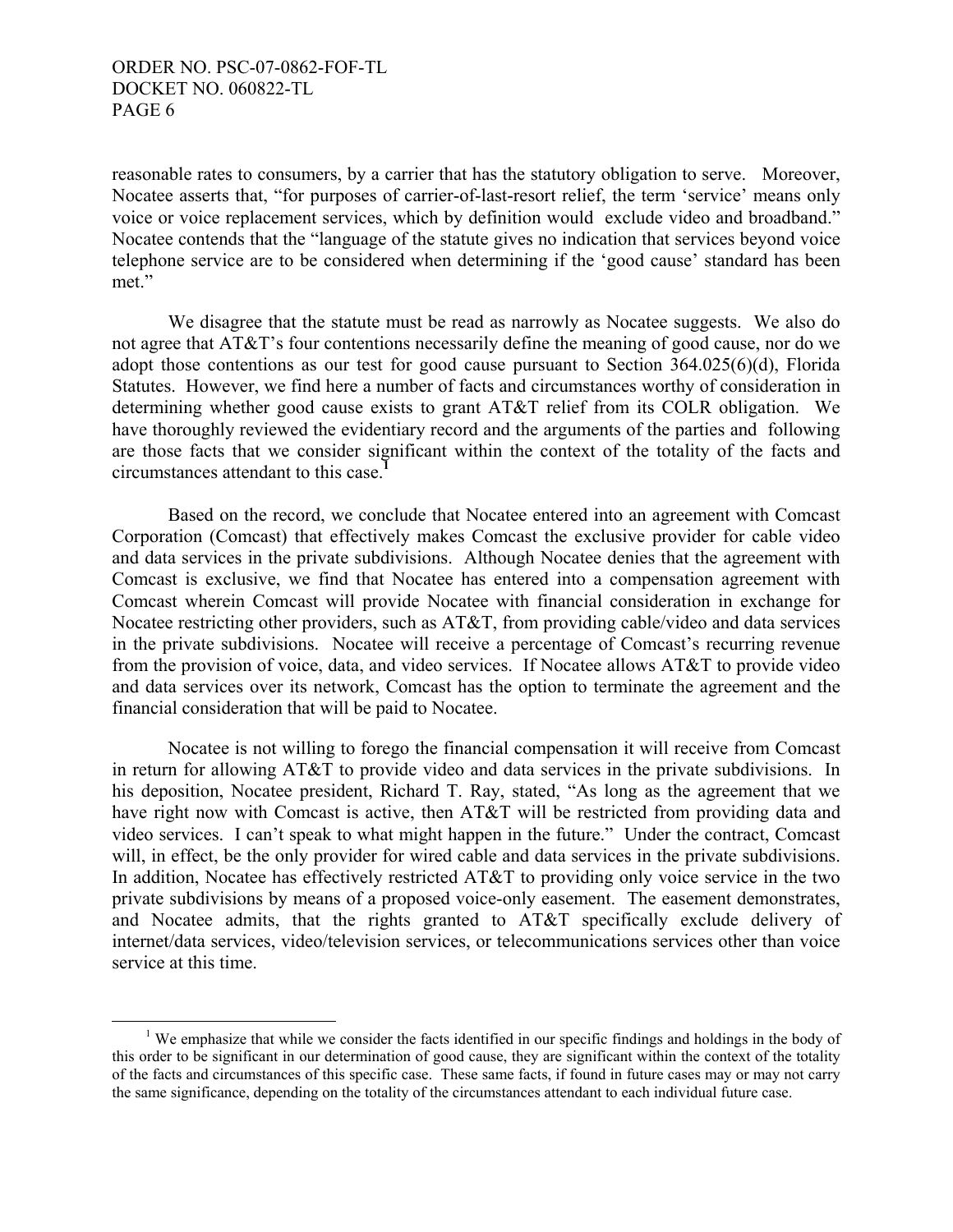There are alternative service providers, other than AT&T, available to the residents of Nocatee. These service providers will have the capability of providing voice or voice replacement service, such as Voice over Internet Protocol (VoIP), to the residents. Nocatee admits that Comcast will be installing its own network to provide voice, data, and video services within the private subdivisions and admits that Comcast has a VoIP service that Comcast intends to offer. Also, Comcast's price list for Jacksonville, Orange Park, Fleming Island, and St. John's County includes Comcast Digital Voice Service. Additionally, AT&T Witness Elizabeth Shiroishi testified that so long as a resident has a broadband connection, he or she could have access to over-the-top VoIP service providers such as Vonage, Skype, or AT&T (CallVantage). Further, it is undisputed that residents will have access to wireless service within the Nocatee area.

Another factor we considered is whether the provision of voice service is uneconomic. AT&T estimated that it would cost at least \$1.8 million, including overhead expense, to deploy its facilities in Nocatee. It is our practice to accept cost estimates, and AT&T's estimate appears to be reasonable. Nocatee asserted that it will not make any financial contribution to offset AT&T's cost to deploy its network. Thus, AT&T would be responsible for the full cost of the facilities.

In addition, we heard testimony about AT&T's potential revenue stream. Although not dispositive, if in five years the amount of exchange revenues collected do not equal or exceed the costs of AT&T's network deployment, then a reasonable argument can be made that the investment might be uneconomic.

AT&T expects to see a take rate of 20% or less, which seems to be a reasonable estimate. AT&T bases this estimate in part on its experience with its known take rate in Avalon, Phase I, another COLR case in which AT&T is the petitioner.**<sup>2</sup>** The developments in Nocatee and Avalon, Phase I, share sufficient similarities for the experience in Avalon, Phase I, to serve as a suitable foundation for AT&T's estimated take rate in the two Nocatee private subdivisions.

 AT&T's estimated average revenue per unit, which is confidential, is also reasonable. Based on this estimated average revenue per unit and the take rate of 20%, AT&T projects that it would need to produce 2.5 times the projected revenues to recover the cost of its initial investment in five years. Based on these estimates, AT&T would not recover its initial investment for approximately 12 ½ years or more.

 $\frac{1}{2}$ <sup>2</sup> Docket No. 070126-TL – Petition for Relief from carrier-of-last-resort obligation pursuant to Section 364.025(6)(d), Florida Statutes, for Villages of Avalon, Phase II, in Hernando County, by BellSouth Communications, Inc. d/b/a AT&T Florida.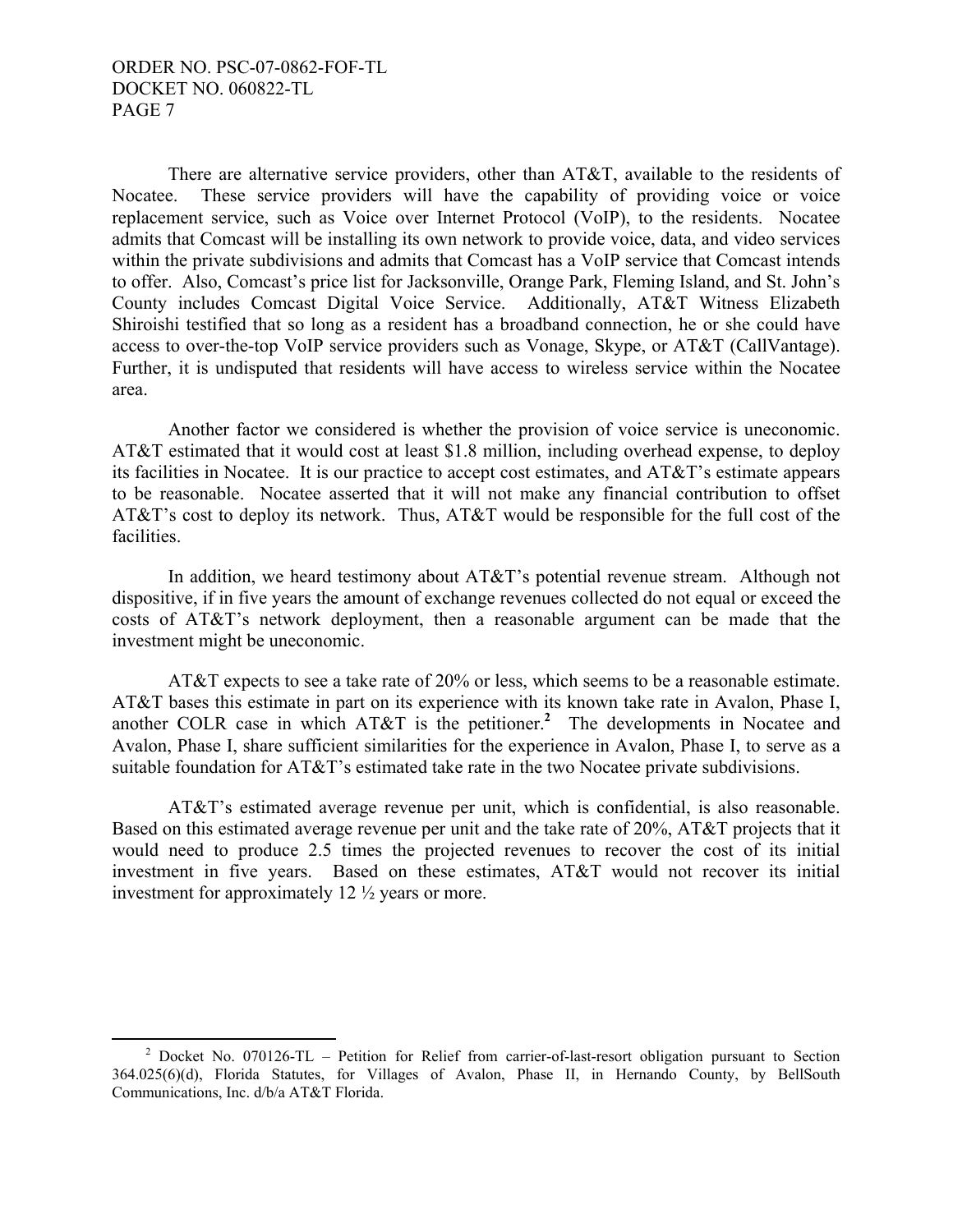#### DECISION

 Based on a thorough review of the totality of the facts and circumstances presented in this proceeding and strictly limited to the specific fact pattern presented in this proceeding, we find that AT&T has demonstrated good cause for waiver of its COLR obligation in the private subdivisions of the Nocatee development. We find that if in the future the Commission finds that material changes in the facts and circumstances have occurred such that the waiver is not in the public interest, the Commission may reinstate AT&T's carrier-of-last-resort obligation.

 Our decision here is not dispositive of future petitions by companies that come before us seeking a waiver of their COLR obligation. When considering whether there is good cause to waive a local exchange telecommunications company's COLR obligation, we shall look at each set of facts and circumstances on a case-by-case basis.

We further find that our decision to grant AT&T's petition for waiver of its COLR obligation renders moot any issue regarding whether AT&T may impose charges on the developer, Nocatee, as a condition of installing facilities.

Based on the foregoing, it is

 ORDERED by the Florida Public Service Commission that BellSouth Telecommunications, Inc. d/b/a AT&T of the Southeast d/b/a AT&T Florida's petition for waiver of its carrier-of-last-resort obligation in two private subdivisions in Nocatee development is hereby granted. It is further

 ORDERED that any issue regarding whether AT&T Florida may impose charges on the developer, Nocatee, as a condition of installing facilities, is hereby rendered moot by our decision to grant the waiver. It is further

ORDERED that this docket shall be closed.